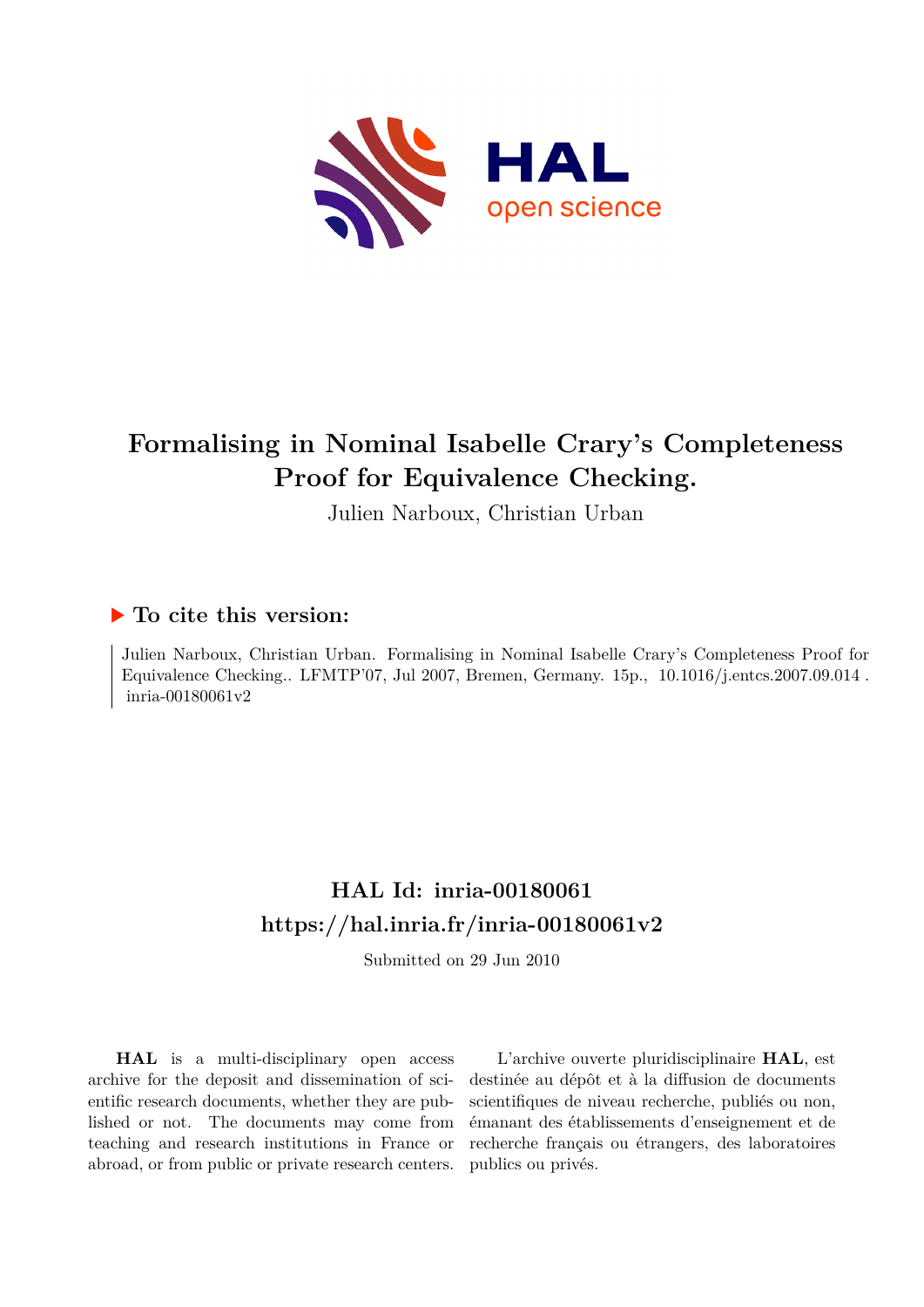# **Formalising in Nominal Isabelle Crary's Completeness Proof for Equivalence Checking**

Julien Narboux<sup>1</sup> and Christian Urban<sup>2</sup>

*TU Munich, Germany*

#### **Abstract**

In the book on Advanced Topics in Types and Programming Languages, Crary illustrates the reasoning technique of logical relations in a case study about equivalence checking. He presents a type-driven equivalence checking algorithm and verifies<br>its completeness with respect to a definitional characterisation of equivalence. We present in thi Crary's proof using Isabelle/HOL and the nominal datatype package.

*Keywords:* logical relations, proof assistants, formalisations, Isabelle/HOL, nominal logic work.

# *1 Introduction*

Logical relations are a powerful reasoning technique for establishing properties about programming languages. The idea of logical relations goes back to Tait [8] and is usually employed for showing strong normalisation results. However this technique has wide applicability. Crary illustrates this by using a logical relation argument to prove completeness of an equivalence checking algorithm [3]. One reason for formalising proofs involving logical relations is that they are fairly intricate: First they require a logic that is sufficiently strong (see comment in [4, Page 58]). Also in the final step of such proofs, one has to establish by induction a property under a closing substitution. These substitutions might, however, interfere with binders and one has to be careful that the proof covers all cases that are required by the induction. We will show in this formalisation that there are a few places where one has to pay attention to this issue and that the strong induction principles [10] that have the variable convention already built in are quite convenient to get the formal arguments through.

There have already been a number of formalisations of proofs involving logical relations. For example Altenkirch [1] formalises the usual strong normalisation proof for

This paper is electronically published in Electronic Notes in Theoretical Computer Science URL: www.elsevier.nl/locate/entcs

<sup>1</sup> Email: [narboux\(at\)in.tum.de](mailto:narboux(at)in.tum.de)

<sup>2</sup> Email: [urbanc\(at\)in.tum.de](mailto:urbanc(at)in.tum.de)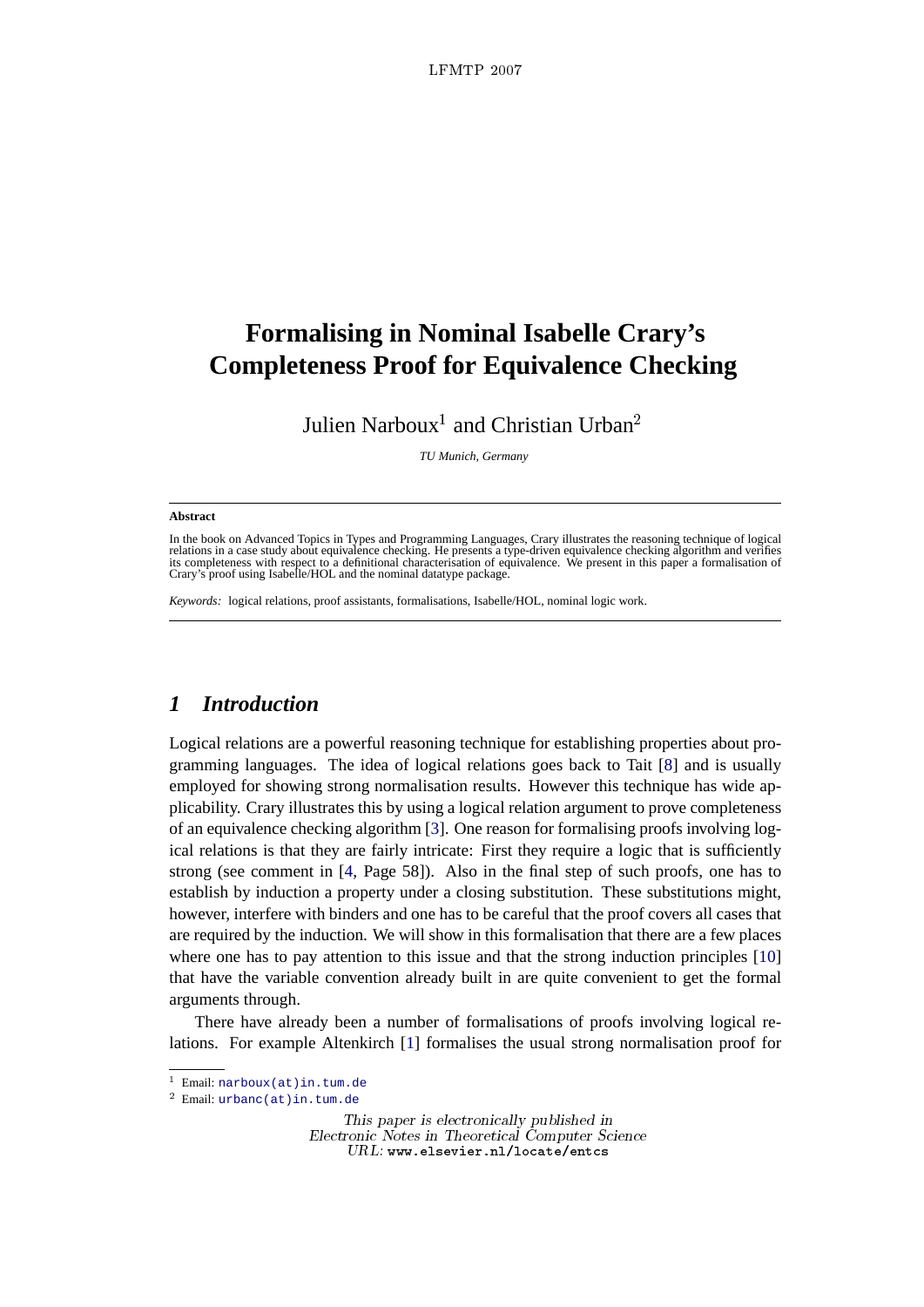System F in the theorem prover LEGO. To our knowledge all these formalisations use de Bruijn indices to represent  $\alpha$ -equated terms. We attribute this to the fact that proofs using logical relations heavily rely on terms being a representation for  $\alpha$ -equivalence classes. We assume that this is the reason why a formalisation based on a concrete (un-quotioned) representation has never been attempted.

One practical reason why we do not wish to formalise Crary's proof using de Bruijn indices is that we like to stay as faithful as possible to the source and thus do not need to invent any of the formal arguments ourselves. This intention materialised quite a bit in our formalisation, except in one place where we developed a completely different argument than the one Crary had mind, but did not completely spell out its details (we found this out after we completed the formalisation by communicating with Crary about our proof). Even so we also had to spend considerable work to implement the informal rules presented by Crary and to justify that our implementation captures the intended behaviour of these rules.

Our formal proof is carried out in Isabelle/HOL and relies much on the infrastructure provided by the nominal datatype package [9,10,11]. This package uses many ideas from the nominal logic work by Pitts [6]. The ability to directly define in the nominal datatype package  $\alpha$ -equivalent terms and obtain automatically recursion combinators and strong induction principles that have the usual variable convention already built was of great help in our formalisation. There is one place were we had to derive manually some infrastructure, which we hope can be derived automatically in the future. In the rest of the paper we give a guided tour through our formalisation.

## *2 Terms, Types and Substitution*

Terms, types and substitutions are relatively standard and follow closely Crary's notes. Terms are given by the grammar

## **Definition 2.1 (Terms)**

*trm* ::= *Var name* j *App trm trm* j *Lam name.trm* j *Const nat* j *Unit*

where in the *Lam*-clause, as usual, a variable is bound; there is also an infinite supply of constants all represented by natural numbers. By stating this definition in the nominal datatype package we immediately obtain  $\alpha$ -equivalent terms. Types are given by the grammar

## **Definition 2.2 (Types)**  $ty ::= \text{TRase} \mid \text{TDnit} \mid \text{ty} \rightarrow \text{ty}$

where there is no binding. We define the usual size function for types (details omitted), as this will be the measure over which we define the logical relation later on.

The most important operation we need for our terms is that of applying simultaneous substitutions, which we represent as finite lists of (*name*;*trm*)-pairs. Crary defines them as functions from some set of variables to terms. One reason for our choice is that it is easier to deal with finitary structures in the nominal datatype package than with infinite ones (functions are considered as infinitary structures and would require additional theorem prover code). Using our list representation we define: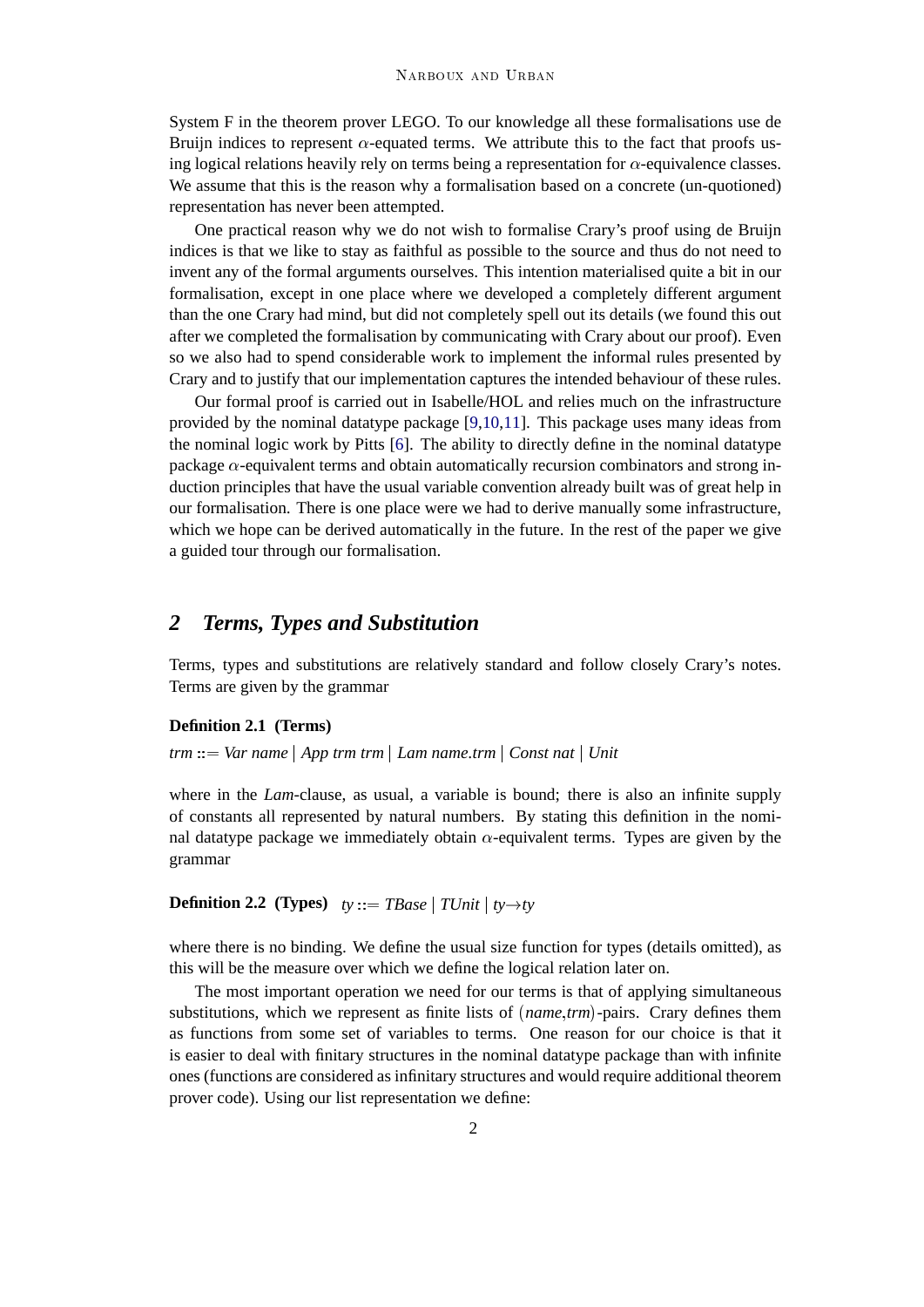#### **Definition 2.3 (Simultaneous Substitution)**

$$
\begin{array}{ll}\n\theta(Var \, x) & = \text{lookup } \theta \, x \\
\theta(App \, t_1 \, t_2) & = App \, \theta(t_1) \, \theta(t_2) \\
\theta(Lam \, xt) & = \text{Lam } x \, \theta(t) \\
\theta(Const \, n) & = \text{Const } n \\
\theta(Unit) & = \text{Unit}\n\end{array}\n\quad \text{provided } x \# \, \theta
$$

where in the first clause we use the auxiliary function *lookup* defined by the clauses:

$$
lookup [] x = Var x
$$
  

$$
lookup ((y, T) :: \theta) x = if x = y then T else lookup \theta x
$$

Single substitutions are a derived concept by defining  $e[x := e'] \stackrel{\text{def}}{=} [(x, e')](e)$  with  $[(x, e')]$ being a singleton list.

Note that in the *Lam*-clause we attach the side-condition about *x* being fresh for  $\theta$  (written  $x \neq \theta$ , which is equivalent to *x* being not free in the list of (*name,trm*)-pairs. Despite imposing this side-condition, the definition above yields a total function, since we work with  $\alpha$ -equivalence classes where renamings are always possible. Because we define a function over the structure of  $\alpha$ -equated terms, we must be careful to not introduce any inconsistencies [9]. The reason is that we can specify functions over the structure of such terms that do not respect  $\alpha$ -equivalence (for example the function that calculates the bound names of a term or returns the immediate subterms) and consequently lead to inconsistencies in Isabelle/HOL. In our formalisation this means that we have to give two four-line proofs that ensure that simultaneous substitutions respect  $\alpha$ -equivalence.

## *3 Typing and Definitional Equivalence*

Next, we define the typing judgements for our terms. In order to stay faithful to Crary's notes we introduce the notion for when a typing context  $\Gamma$  is *valid*, namely when it includes only a single association for every variable occurring in  $\Gamma$ . Again we use lists to represent these typing contexts; this time because Isabelle/HOL does not provide out-of-the-box a type of finite sets. Using the lists we can define the notion of validity by the two rules:

$$
\frac{\text{valid } \Gamma}{\text{valid } []} \qquad \frac{\text{valid } \Gamma}{\text{valid } ((x, T) :: \Gamma)}
$$

where we attach in the second rule the side-condition that  $x$  must be fresh for  $\Gamma$ , which in case of our typing contexts is equivalent to *x* not occurring in  $\Gamma$ . The typing rules are then defined as:

$$
\begin{array}{cc}\n\text{valid } \Gamma & (x, T) \in \Gamma \\
\hline\nT \vdash \text{Var } x : T\n\end{array}\n\quad\n\begin{array}{cc}\n\Gamma \vdash e_1 : T_1 \rightarrow T_2 & \Gamma \vdash e_2 : T_1 \\
\hline\nT \vdash \text{App } e_1 \ e_2 : T_2\n\end{array}\n\quad\n\begin{array}{cc}\n\text{T} \vdash q_1 : T_1 \rightarrow T_2 & \Gamma \vdash e_2 : T_1 \\
\hline\n\Gamma \vdash \text{Lam } x.t : T_1 \rightarrow T_2 & \text{T-Lam} \\
\hline\n\end{array}
$$
\n
$$
\begin{array}{cc}\n\text{valid } \Gamma & \text{valid } \Gamma \\
\hline\n\Gamma \vdash \text{Const } n : \text{TBase}\n\end{array}\n\quad\n\begin{array}{cc}\n\text{valid } \Gamma & \text{valid } \Gamma \\
\hline\n\Gamma \vdash \text{Unit} : \text{TUnit}\n\end{array}
$$

where we ensure that only valid contexts appear in typing judgements by including validity in the rules for variables and Units. To preserve validity in the rule T-Lam, we have the side-condition that x must be fresh for  $\Gamma$ . (We can infer this freshness condition also from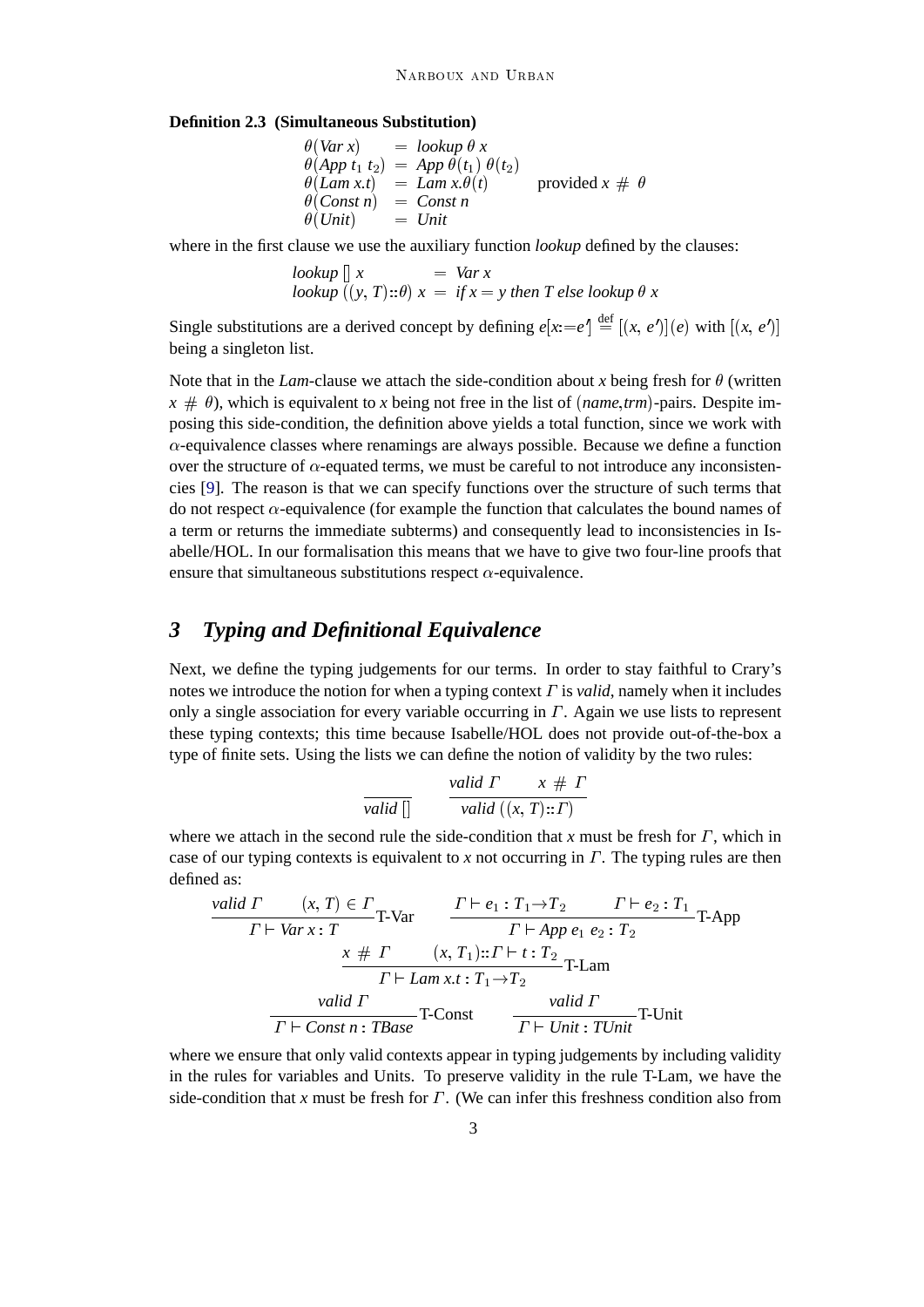the premise  $(x, T_1)$ ::  $\Gamma \vdash t : T_2$  and the fact that in typing-judgements contexts are always valid, but this requires a side-lemma.) In rule T-Var we use the notation  $(x, T) \in \Gamma$  to stand for list-membership.

The completeness of the typing algorithm is proved with respect to some rules characterising definitionally the equivalence between typed terms. The corresponding judgements Crary is using for this are of the form  $\Gamma \vdash s \equiv t : T$  where *s* and *t* are terms and *T* is a type. We formalise his rules of definitional equivalence as follows:

$$
\frac{\Gamma \vdash t : T}{\Gamma \vdash t \equiv t : T} Q \text{-Refl} \quad \frac{\Gamma \vdash t \equiv s : T}{\Gamma \vdash s \equiv t : T} Q \text{-Symm} \quad \frac{\Gamma \vdash s \equiv t : T \quad \Gamma \vdash t \equiv u : T}{\Gamma \vdash s \equiv u : T} Q \text{-Trans}
$$
\n
$$
\frac{\Gamma \vdash s_1 \equiv t_1 : T_1 \to T_2 \quad \Gamma \vdash s_2 \equiv t_2 : T_1}{\Gamma \vdash App \ s_1 \ s_2 \equiv App \ t_1 \ t_2 : T_2} Q \text{-App}
$$
\n
$$
\frac{x \# \Gamma}{\Gamma \vdash Lam \ x.s_2} \equiv Lam \ x.t_2 : T_1 \to T_2
$$
\n
$$
\frac{x \# (\Gamma, s_2, t_2) \quad (x, T_1) :: \Gamma \vdash s_1 \equiv t_1 : T_2 \quad \Gamma \vdash s_2 \equiv t_2 : T_1}{\Gamma \vdash App \ (Lam \ x.s_1) \ s_2 \equiv t_1 [x := t_2] : T_2} Q \text{-Beta}
$$
\n
$$
\frac{x \# (\Gamma, s, t) \quad (x, T_1) :: \Gamma \vdash App \ s \ (Var \ x) \equiv App \ t \ (Var \ x) : T_2}{\Gamma \vdash s \equiv t : T_1 \to T_2} Q \text{-Ext}
$$
\n
$$
\frac{\Gamma \vdash s \equiv t : T_1 \to T_2}{\Gamma \vdash s \equiv t : T_1 \to T_2} Q \text{-Ent}
$$

Validity of the typing contexts are implied by the validity in the typing rules, which are included in the premises of Q-Refl and Q-Unit, and by having the side-condition about  $x$ being fresh for  $\Gamma$  in Q-Abs, Q-Beta and Q-Ext.

Comparing our rules with the ones given by Crary, slightly unusual are the side-conditions  $x \neq (s_2, t_2)$  in the rule Q-Beta and  $x \neq (s, t)$  in the rule Q-Ext. In the former case we can relatively easily show that our Q-Beta is equivalent to

$$
\frac{(x, T_1): T \vdash s_1 \equiv t_1 : T_2 \qquad T \vdash s_2 \equiv t_2 : T_1}{\Gamma \vdash App \ (Lam \ x.s_1) \ s_2 \equiv t_1[x:=t_2] : T_2} \text{Q-Beta'}.
$$

However this requires explicit  $\alpha$ -conversions and the fact that all typing contexts in the definitional equivalence judgements are valid. In light of this equivalence, the question arises why we insist on the more restricted rule: The reason is that based on those constraints the nominal datatype package can automatically derive a strong induction principle that has the variable convention already built in. This will be very convenient in some proofs later on. To do the same without those constraints is possible, but slightly more laborious.

In case of Q-Ext the side-conditions represent the fact that the extensionality rule should hold for a fresh variable x only. By imposing  $x \neq (r, s, t)$  we can show that Q-Ext is equivalent to

$$
\frac{\forall x. x \# \Gamma \longrightarrow (x, T_1):: \Gamma \vdash App \ s \ (Var \ x) \equiv App \ t \ (Var \ x) : T_2}{\Gamma \vdash s \equiv t : T_1 \rightarrow T_2} Q\text{-Ext'}
$$

The argument for this uses the some/any-property from [6] and relies on the fact that the definitional equivalence is equivariant; by this we mean it is invariant under swapping of variables, namely  $\Gamma \vdash s \equiv t : T$  implies  $(x y) \cdot \Gamma \vdash (x y) \cdot s \equiv (x y) \cdot t : T$  for all *x* and *y* (see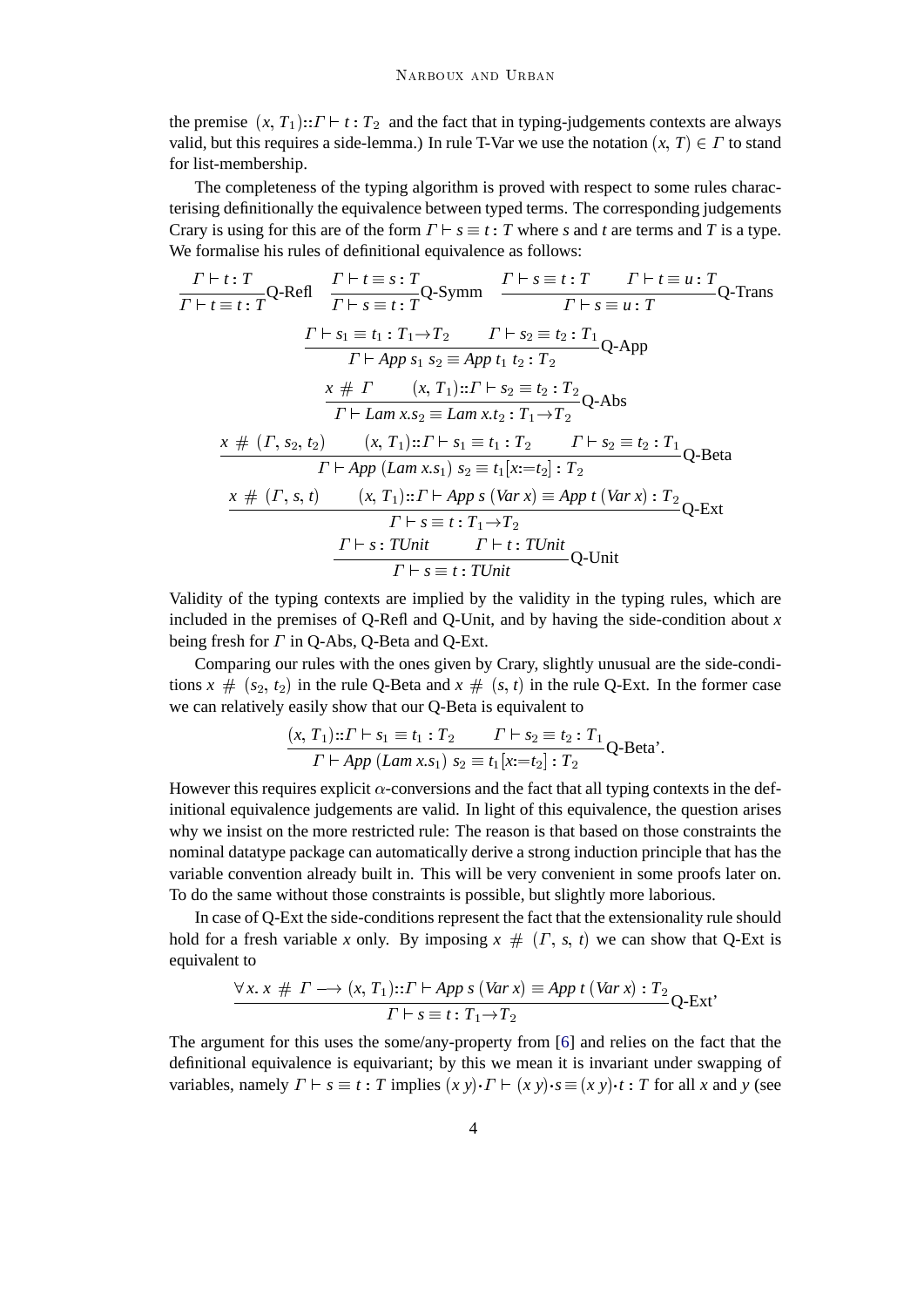[10,11] for more details). The side-conditions in Q-Ext are not explicitly given by Crary and the equivalence with Q-Ext' gave us confidence to have captured with them the "idea" of an extensionality rule.

# *4 The Equivalence Checking Algorithm*

One feature of Crary's equivalence checking algorithm is that it includes a fair amount of optimisations, in the sense that in some circumstances two lambda terms are not completely normalised but only transformed into a weak-head normal-form. For this Crary introduces the following four rules:

$$
\frac{t_1 \rightsquigarrow t_1'}{App (Lam x.t_1) t_2 \rightsquigarrow t_1 [x:=t_2]} \text{QAR-Beta}
$$
\n
$$
\frac{t_1 \rightsquigarrow t_1'}{App t_1 t_2 \rightsquigarrow App t_1' t_2} \text{QAR-App}
$$
\n
$$
\frac{s \rightsquigarrow t \quad t \Downarrow u}{s \Downarrow u} \text{QAN-Reduce}
$$
\n
$$
\frac{t \nleftrightarrow}{t \Downarrow t} \text{QAN-Normal}
$$

The algorithm is then defined by two mutual recursive judgements, called respectively *algorithmic term equivalence* and *algorithmic path equivalence*. The former is written as  $\Gamma \vdash s \Leftrightarrow t : T$  and the latter as  $\Gamma \vdash s \leftrightarrow t : T$ . Their rules are

$$
\frac{s \downarrow p \qquad t \downarrow q \qquad \Gamma \vdash p \leftrightarrow q : TBase}{\Gamma \vdash s \Leftrightarrow t : TBase} \text{QAT-Base}
$$
\n
$$
\frac{x \# (r, s, t) \qquad (x, T_1) :: \Gamma \vdash App \ s \ (Var \ x) \Leftrightarrow App \ t \ (Var \ x) : T_2}{\Gamma \vdash s \Leftrightarrow t : T_1 \rightarrow T_2} \text{valid } \Gamma
$$
\n
$$
\frac{valid \ \Gamma}{\Gamma \vdash s \Leftrightarrow t : TUnit} \text{QAT-One}
$$
\n
$$
\frac{valid \ \Gamma}{\Gamma \vdash Var \ x \leftrightarrow Var \ x : T} \text{QAP-Var}
$$
\n
$$
\frac{\Gamma \vdash p \leftrightarrow q : T_1 \rightarrow T_2 \qquad \Gamma \vdash s \Leftrightarrow t : T_1}{\Gamma \vdash App \ p \ s \leftrightarrow App \ q \ t : T_2} \text{QAP-App}
$$
\n
$$
\frac{valid \ \Gamma}{\Gamma \vdash Comp \ \gamma \ s \leftrightarrow App \ q \ t : T_2} \text{QAP-Const}
$$

following quite closely Crary's definition. One difference, however, is the inclusion of the validity predicate in the rules QAT-One, QAP-Var and QAP-Const ensuring that only valid typing contexts appear in the judgements. Another, more interesting, difference is the fact that by imposing the side-condition  $x \neq (s, t)$  in the rule rule QAT-Arrow we explicitly restricting the algorithm to consider only fresh variables. Recall that we imposed a similar restriction in the rule Q-Beta given in Sec. 3. There, however, the side-condition was innocuous as we could show that the rule *with* the side-condition is equivalent to the one *without* the side-condition. With rule QAT-Arrow the situation is different—the sidecondition is a "real" restriction, meaning that

$$
\frac{x \# \Gamma}{\Gamma \vdash (x, T_1) :: \Gamma \vdash App \ s \ (Var \ x) \Leftrightarrow App \ t \ (Var \ x) :: T_2}{\Gamma \vdash s \Leftrightarrow t :: T_1 \rightarrow T_2}
$$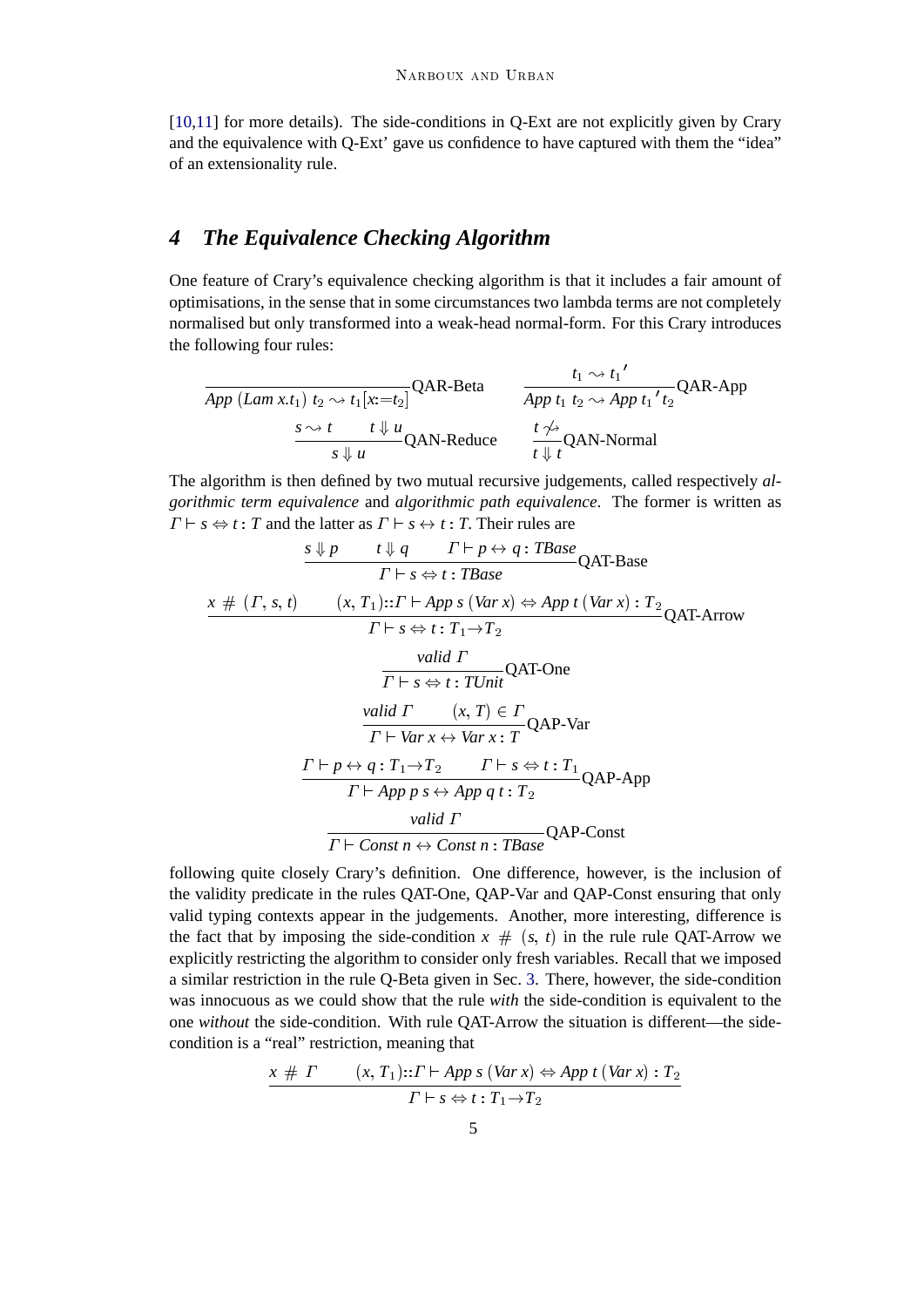and QAT-Arrow are *not* interderivable. (The reason for this is that in the judgement  $\Gamma \vdash s$  $\Leftrightarrow$  *t* : *T* the free variables of *s* and *t* do not necessarily need to be contained in *Γ*. Therefore we cannot infer from  $x \# T$  that  $x \# (s, t)$  holds, as we did with O-Beta.) While this restriction seems reasonable from an algorithmic point of view, it will turn out that it is actually crucial in our proofs: in order to get the inductions through for the properties of transitivity and monotonicity for the rules given above, we like to assume a sort of variable convention for  $x$ . That means we like to structure our argument so that the  $x$ in case of QAT-Arrow is fresh not just for  $\Gamma$ ,  $s$  and  $t$ , but also for some other variables specified in the lemma at hand. This is very much like the informal reasoning using the variable convention, except that *x* in QAT-Arrow is not a binder. Still the nominal datatype package is able to derive automatically a strong induction principle, which allows us later on to make the reasoning with the variable convention completely formal. One proviso for deriving this strong induction principle is however that we formulate the QAT-Arrow as we have (essentially we have to make sure that the variable  $x$  does not occur freely in the conclusion of the corresponding rule; for more details we refer again to [10]). To see the improvement we obtain with the strong induction principle, consider the usual induction principle that comes with the rules specified above:

$$
\forall x \Gamma \, s \, t \, T_1 \, T_2.
$$
\n
$$
x \#(\Gamma, s, t) \ \land \ P_1 \left( (x : T_1) :: \Gamma \right) (App \, s \, (Var \, x)) \, (App \, t \, (Var \, x)) \, T_2 \longrightarrow P_1 \, \Gamma \, s \, t \, (T_1 \to T_2)
$$
\n
$$
\cdots
$$
\n
$$
\Gamma \vdash s \Leftrightarrow t : T \longrightarrow P_1 \, \Gamma \, s \, t \, T \qquad \Gamma \vdash s \leftrightarrow t : T \longrightarrow P_2 \, \Gamma \, s \, t \, T
$$

This induction principle states that if one wants to prove two properties  $P_1$  and  $P_2$  by mutual induction over the rules for algorithmic term equivalence and algorithmic path equivalence, then one can assume in the QAT-Arrow the side-condition  $x \#(r, s, t)$  and  $P_1$  for the premise, and one has to establish  $P_1$  for the conclusion. The strong induction principle is similar

$$
\forall x \Gamma \ s \ t \ T_1 \ T_2 \ c.
$$
\n
$$
x \#c \ \land \ x \#(\Gamma, s, t) \ \land \ (\forall c. \ P_1 \ c \ ((x : T_1) :: \Gamma) \ (App \ s \ (Var \ x)) \ (App \ t \ (Var \ x)) \ T_2)
$$
\n
$$
\longrightarrow P_1 \ c \ \Gamma \ s \ t \ (T_1 \rightarrow T_2)
$$
\n
$$
\cdots
$$
\n
$$
\Gamma \vdash s \Leftrightarrow t : T \longrightarrow P_1 \ c \ \Gamma \ s \ t \ T \qquad \Gamma \vdash s \leftrightarrow t : T \longrightarrow P_2 \ c \ \Gamma \ s \ t \ T
$$

except that it includes an induction context c in the properties  $P_1$  and  $P_2$ , and we can assume that in the QAT-Arrow-case the  $x$  is fresh with respect to this induction context (see highlighted box). Over this induction context we have control when we set up an induction: if we want to employ the variable convention in our formal proofs, we just need to instantiate this induction context appropriately.

Before we can describe our proofs in detail we need two more definitions. We need to formalise Crary's notion of logical equivalence, written  $\Gamma \vdash s$  is  $t : T$ , and the logical equivalence of two simultaneous substitutions, say  $\theta_1$  and  $\theta_2$ , over a context  $\Gamma$ . The latter is a derived concept and will be written as  $\Gamma' \vdash \theta$  is  $\theta'$  over  $\Gamma$ . The former is defined by recursion over the size of the types. The clauses are as follows: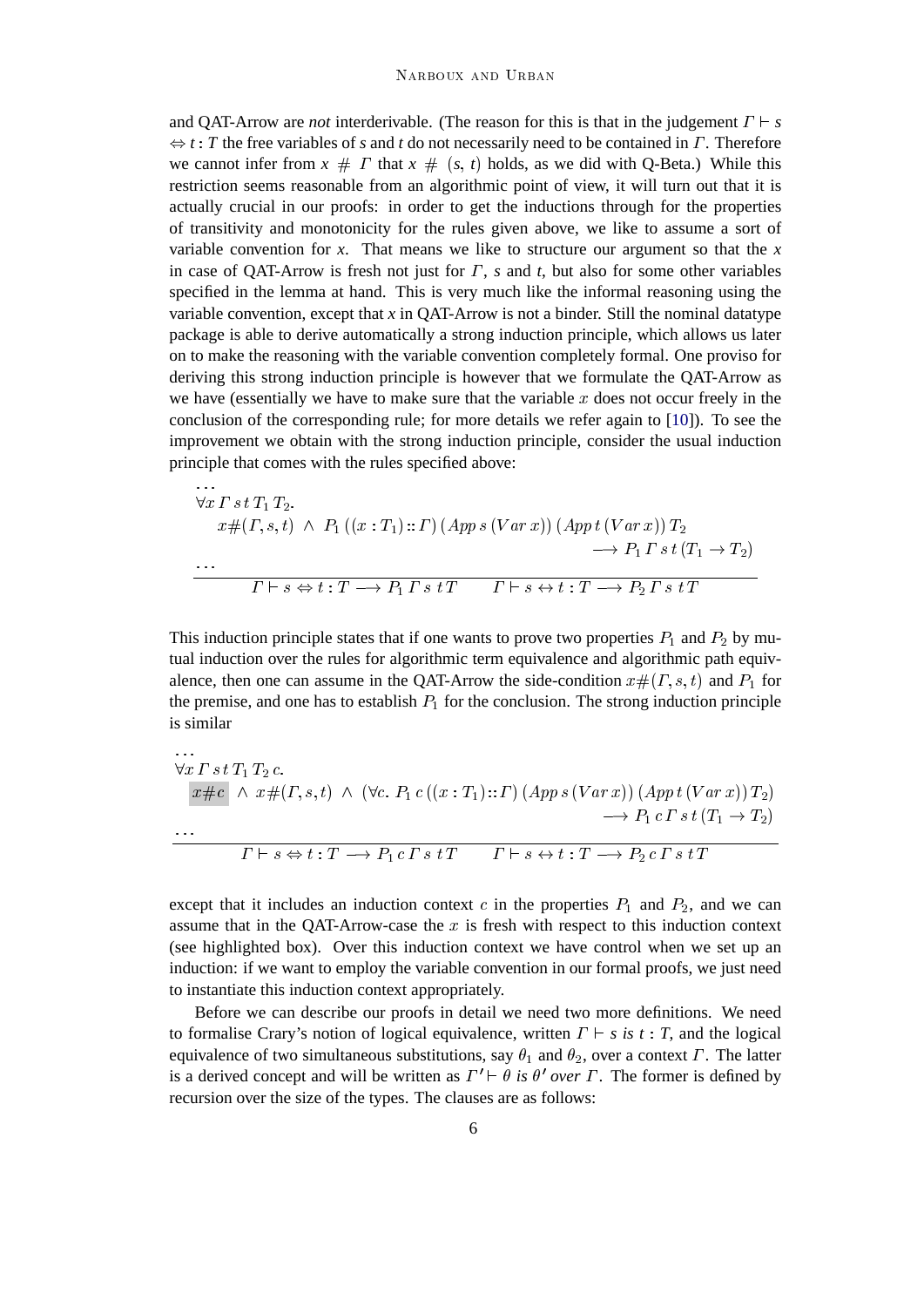$$
\Gamma \vdash s \text{ is } t : \text{TDnit} \stackrel{\text{def}}{=} \text{true}
$$
\n
$$
\Gamma \vdash s \text{ is } t : \text{TBase} \stackrel{\text{def}}{=} \Gamma \vdash s \Leftrightarrow t : \text{TBase}
$$
\n
$$
\Gamma \vdash s \text{ is } t : (T_1 \to T_2) \stackrel{\text{def}}{=} \forall \Gamma' s' \, t'. \, \Gamma \subseteq \Gamma' \land \text{valid } \Gamma' \land \Gamma' \vdash s' \text{ is } t' : T_1 \longrightarrow
$$
\n
$$
\Gamma' \vdash (App \, s \, s') \text{ is } (App \, t \, t') : T_2
$$

using in the last clause the notion of a weaker context, written  $\Gamma \subseteq \Gamma'$  (for  $\Gamma'$  to be weaker than  $\Gamma$ , every (name,type)-pair in  $\Gamma$  must also appear in  $\Gamma'$ ). Logical equivalence for simultaneous substitutions over a context  $\Gamma$  is defined as

 $\Gamma' \vdash \theta$  is  $\theta'$  over  $\Gamma \stackrel{\text{def}}{=} \forall x \ T$ .  $(x,T) \in \text{set } \Gamma \longrightarrow \Gamma' \vdash \theta(\text{Var } x)$  is  $\theta'(\text{Var } x) : T$ 

With this we have all necessary definitions in place.

# *5 Proofs*

The first mayor property we need to establish is transitivity for algorithmic term equivalence and algorithmic path equivalence. These proofs are not detailed in Crary's notes and we diverged in our formalisation from the proofs he had in mind. We first show that type unicity holds for algorithmic path equivalence

#### **Lemma 5.1 (Type Unicity)**

If  $\Gamma \vdash s \leftrightarrow t : T$  and  $\Gamma \vdash s \leftrightarrow u : T'$  then  $T = T'$ .

and subsequently show symmetry for both the algorithmic path equivalence and the algorithmic term equivalence.

#### **Lemma 5.2 (Algorithmic Symmetry)**

If  $\Gamma \vdash s \Leftrightarrow t : T$  then  $\Gamma \vdash t \Leftrightarrow s : T$ . If  $\Gamma \vdash s \leftrightarrow t : T$  then  $\Gamma \vdash t \leftrightarrow s : T$ .

Both proofs are by relatively straightforward inductions over  $\Gamma \vdash s \Leftrightarrow t : T$  and  $\Gamma \vdash s \leftrightarrow t : T$ . This then allows us to prove transitivity, where we need the strong induction principle in order to get the induction through.

#### **Lemma 5.3 (Algorithmic Transitivity)**

If  $\Gamma \vdash s \Leftrightarrow t : T$  and  $\Gamma \vdash t \Leftrightarrow u : T$  then  $\Gamma \vdash s \Leftrightarrow u : T$ . If  $\Gamma \vdash s \leftrightarrow t : T$  and  $\Gamma \vdash t \leftrightarrow u : T$  then  $\Gamma \vdash s \leftrightarrow u : T$ .

**Proof.** By mutual induction over  $\Gamma \vdash s \Leftrightarrow t : T$  and  $\Gamma \vdash s \leftrightarrow t : T$  where we instantiate the induction context with the term *u*. In the QAP-App-case we then have the induction hypotheses

$$
ih_1: \forall u. \ \Gamma \vdash q \leftrightarrow u: T_1 \rightarrow T_2 \rightarrow \Gamma \vdash p \leftrightarrow u: T_1 \rightarrow T_2
$$
  

$$
ih_2: \forall u. \ \Gamma \vdash t \Leftrightarrow u: T_1 \rightarrow \Gamma \vdash s \Leftrightarrow u: T_1
$$

and the assumptions

(*i*):  $\Gamma \vdash App \ q \ t \leftrightarrow u : T_2$  and (*ii*):  $\Gamma \vdash p \leftrightarrow q : T_1 \rightarrow T_2$ 

From the first assumption we obtain by inversion of the typing rule an  $r$ ,  $T'_{1}$  and  $\nu$  such that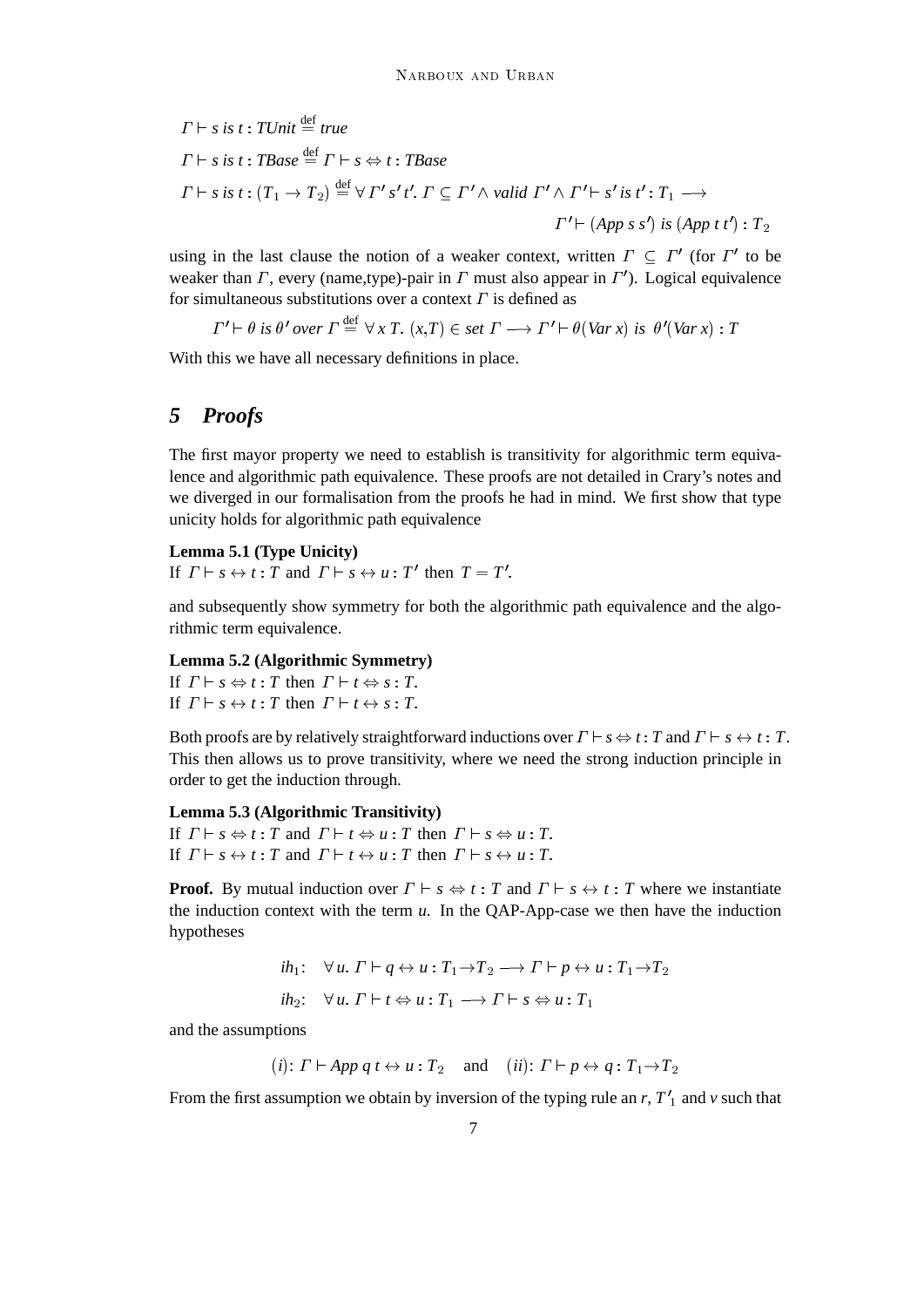$$
(iii): \Gamma \vdash q \leftrightarrow r : T'_{1} \to T_{2} \quad (iv): \Gamma \vdash t \Leftrightarrow v : T'_{1}
$$

and  $u = App \ r \ v$  hold. From the second assumption we obtain  $\Gamma \vdash q \leftrightarrow p : T_1 \rightarrow T_2$  by symmetry of  $\leftrightarrow$  (Lemma 5.2), and then can use this and *(iii)* to find out by the type unicity of  $\leftrightarrow$  (Lemma 5.1) that  $T'_{1} \rightarrow T_{2} = T_{1} \rightarrow T_{2}$  holds. This in turn implies that  $T'_{1} = T_{1}$ , which allows us to use (*iii*) and (*iv*) in the induction hypotheses. This gives us

$$
\Gamma \vdash s \Leftrightarrow v : T_1
$$
 and  $\Gamma \vdash p \leftrightarrow r : T_1 \rightarrow T_2$ .

Hence we know that  $\Gamma \vdash App \ p \ s \leftrightarrow u : T_2$  holds by the rule QAP-App and the equation *u*  $=$  *App r v*.

The case QAT-Base uses the fact that normalisation produces unique results, that is if *t*  $\downarrow$  *q* and *t*  $\downarrow$  *q*' then *q* = *q*'.

In the QAT-Arrow case we have  $\Gamma \vdash t \Leftrightarrow u : T_1 \rightarrow T_2$  and thus can infer that the judgement  $(x, T_1)$ ::  $\Gamma \vdash App \ t \ (Var \ x) \Leftrightarrow App \ u \ (Var \ x) : T_2 \ holds. By induction we obtain fur$ ther that  $(x, T_1)$ ::  $\Gamma \vdash App \ s \ (Var \ x) \Leftrightarrow App \ u \ (Var \ x) : T_2$  holds. Finally we can infer the proof obligation in this case, namely  $\Gamma \vdash s \Leftrightarrow u : T_1 \rightarrow T_2$ , provided we know  $x \# (\Gamma, s, u)$ . The freshness for  $\Gamma$  and s is given by the side-conditions of QAT-Arrow. The freshness for  $u$  is given by the strong induction principle (recall that we instantiated the induction context with  $u$ ). Thus we are done.

Next we prove closure under weak-head reductions, but we restrict our argument to the single step case (Crary proves closure under multiple steps) as this is easier to prove (actually it can be derived automatically by Isabelle's automatic search tools) and is sufficient for our formalisation.

## **Lemma 5.4 (Algorithmic Weak-Head Closure)**

If  $\Gamma \vdash s \Leftrightarrow t : T$  and  $s' \rightsquigarrow s$  and  $t' \rightsquigarrow t$  then  $\Gamma \vdash s' \Leftrightarrow t' : T$ .

This lemma is by a simple induction over  $\Gamma \vdash s \Leftrightarrow t : T$ . The following lemma establishes a kind of weakening property for the judgements of the algorithm.

#### **Lemma 5.5 (Algorithmic Monotonicity)**

If  $\Gamma \vdash s \Leftrightarrow t : T$  and  $\Gamma \subseteq \Gamma'$  and valid  $\Gamma'$  then  $\Gamma' \vdash s \Leftrightarrow t : T$ . If  $\Gamma \vdash s \leftrightarrow t : T$  and  $\Gamma \subseteq \Gamma'$  and *valid*  $\Gamma'$  then  $\Gamma' \vdash s \leftrightarrow t : T$ .

**Proof.** By mutual induction using the strong induction principle. This time we instantiate the induction context with  $\Gamma'$ . The only interesting case (that is the one which is not automatic) analyses the rule QAT-Arrow: There we have by assumption  $\Gamma \subseteq \Gamma'$  from which we can infer  $(x,T_1)$ ::  $\Gamma \subseteq (x,T_1)$ ::  $\Gamma'$ . In order to apply the induction hypotheses, we need the fact that *valid*  $((x, T_1)$ :: $\Gamma')$  holds. At this point the usual induction would start to become ugly since explicit renamings need to be performed. However we based our argument on the strong induction principle with the induction context being instantiated with  $\Gamma'$ . This gives us  $x \# \Gamma'$  from which we can easily infer the desired fact. We can then conclude in this case with appealing to the induction hypotheses.  $\Box$ 

The next lemma will help us to establish the fact that logical equivalence implies algorithmic equivalence.

**Lemma 5.6 (Algorithmic Path Equivalence implies Weak-Head-Normal Form)** If  $\Gamma \vdash s \leftrightarrow t : T$  then  $s \not\rightsquigarrow$  and  $t \not\rightsquigarrow$ .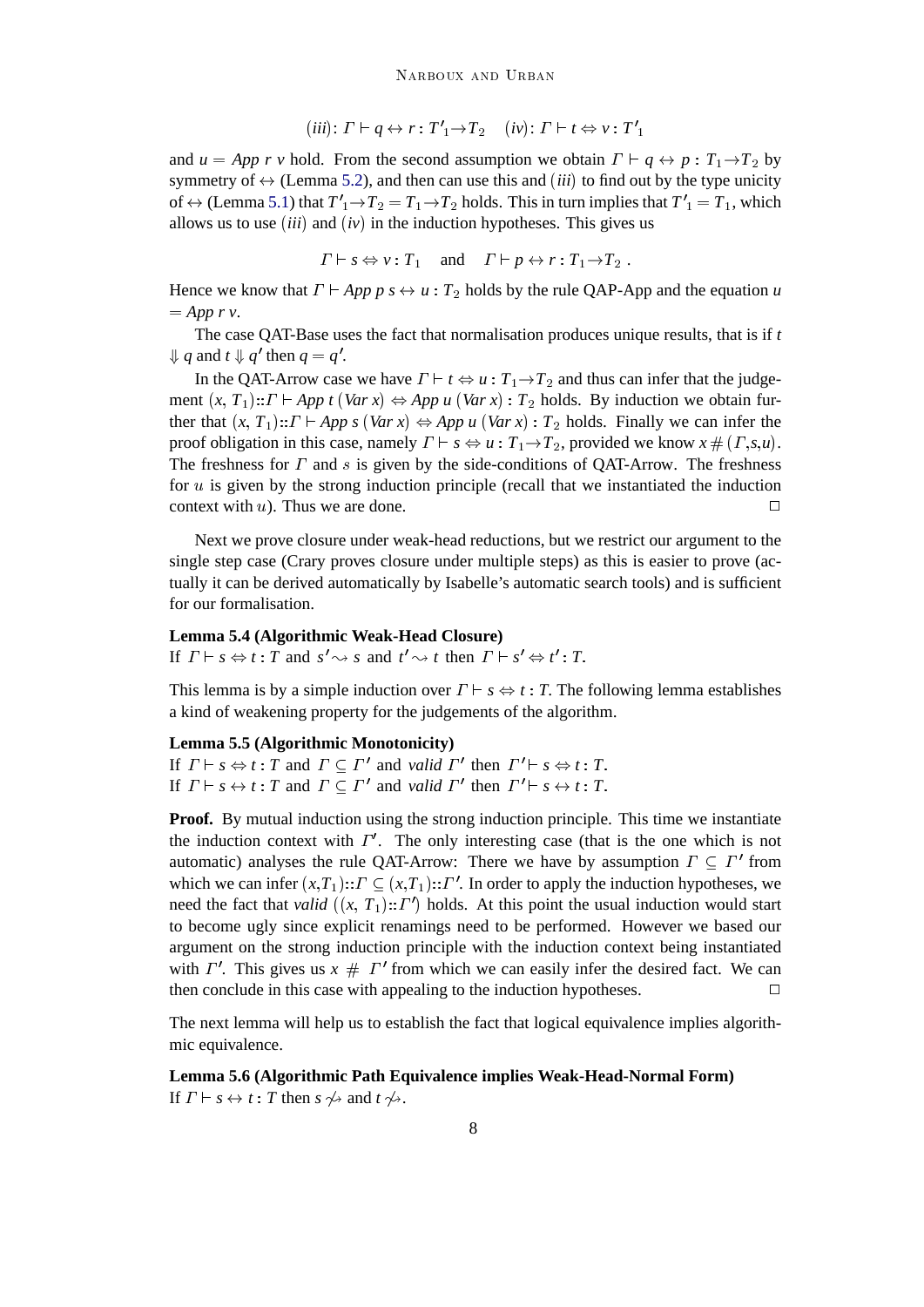This is by straightforward induction on  $\Gamma \vdash s \leftrightarrow t : T$ . The main lemma in Crary's proof is then stated as follows (where we had to include in our formal version of this lemma that  $\Gamma$ is valid).

## **Lemma 5.7 (Main Lemma)**

If  $\Gamma \vdash s$  is  $t : T$  and *valid*  $\Gamma$  then  $\Gamma \vdash s \Leftrightarrow t : T$ . If  $\Gamma \vdash p \leftrightarrow q : T$  then  $\Gamma \vdash p$  is  $q : T$ .

**Proof.** The proof is by simultaneous induction over T generalising over  $\Gamma$ , s, t, p and q. The non-trivial case is for  $T = T_1 \rightarrow T_2$ . For the first property we have the induction hypotheses

> *ih*<sub>1</sub>:  $\forall \Gamma \text{ s } t$ .  $\Gamma \vdash s \text{ is } t : T_2 \land \text{valid } \Gamma \longrightarrow \Gamma \vdash s \Leftrightarrow t : T_2$ *ih*<sub>2</sub>:  $\forall \Gamma \ s \ t \colon \Gamma \vdash s \leftrightarrow t \colon T_1 \longrightarrow \Gamma \vdash s \ \text{is} \ t \colon T_1$

and the assumptions  $\Gamma \vdash s$  is  $t : T_1 \rightarrow T_2$  and *valid*  $\Gamma$ . We choose a fresh x (fresh w.r.t.  $\Gamma$ , s and t). We can thus derive that *valid*  $((x, T_1) :: \Gamma)$  holds and hence  $(x, T_1) :: \Gamma \vdash \text{Var } x$  $\leftrightarrow$  *Var x* : *T*<sub>1</sub>. From this we can derive  $(x, T_1)$ ::  $\Gamma \vdash \text{Var } x$  is *Var x* : *T*<sub>1</sub> using the second induction hypothesis. Using the our assumptions we can then derive  $(x, T_1)$ ::  $\Gamma \vdash App \ s$ (*Var x*) *is App t* (*Var x*) :  $T_2$  which by the first induction hypothesis leads to  $(x, T_1)$ ::  $\Gamma$   $\vdash$ *App s* (*Var x*)  $\Leftrightarrow$  *App t* (*Var x*) : *T*<sub>2</sub>. Because we chosen x to be fresh, we can then derive  $\Gamma \vdash s \Leftrightarrow t : T_1 \rightarrow T_2$ , as needed. The proof for the other property uses Lemma 5.5, but we omit the details.  $\Box$ 

In his notes Crary carefully designs the logical equivalence so that it has the following property:

#### **Lemma 5.8 (Logical Monotonicity)**

If  $\Gamma \vdash s$  is  $t : T$  and  $\Gamma \subseteq \Gamma'$  and valid  $\Gamma'$  then  $\Gamma' \vdash s$  is  $t : T$ .

whose proof is by induction on the definition of the logical equivalence, appealing in the *TBase*-case to Lemma 5.5. From logical monotonicity we can deduce the following corollary:

#### **Corollary 5.9 (Logical Monotonicity for Substitutions)**

If  $\Gamma' \vdash \theta$  is  $\theta' : \Gamma$  and  $\Gamma' \subseteq \Gamma''$  and valid  $\Gamma''$  then  $\Gamma'' \vdash \theta$  is  $\theta' : \Gamma$ .

The next three lemmas infer some properties about logical equivalence needed in the fundamental theorems. They are all by relatively routine inductions over the type  $T$ , so we only state them here.

#### **Lemma 5.10 (Logical Symmetry)**

If  $\Gamma \vdash s$  is  $t : T$  then  $\Gamma \vdash t$  is  $s : T$ .

**Lemma 5.11 (Logical Transitivity)** If  $\Gamma \vdash s$  is  $t : T$  and  $\Gamma \vdash t$  is  $u : T$  then  $\Gamma \vdash s$  is  $u : T$ .

## **Lemma 5.12 (Logical Weak Head Closure)**

If  $\Gamma \vdash s$  is  $t : T$  and  $s' \leadsto s$  and  $t' \leadsto t$  then  $\Gamma \vdash s'$  is  $t' : T$ .

Note that in Lemma 5.12 we prove again only the case of closure under single weak-head reductions since this is sufficient for the the fundamental theorems, which are shown next.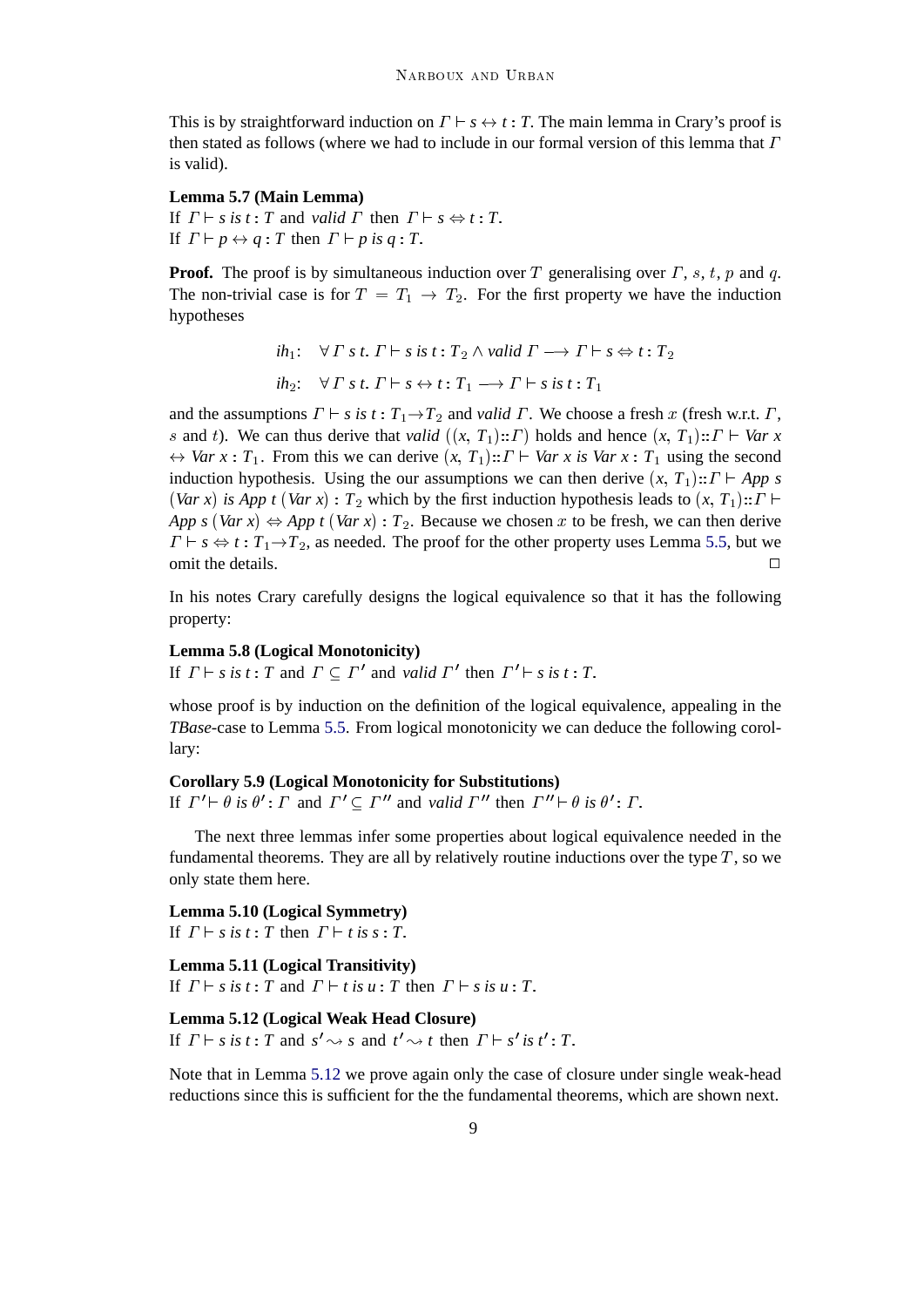#### **Theorem 5.13 (Fundamental Theorem 1)**

If  $\Gamma \vdash t : T$  and  $\Gamma' \vdash \theta$  is  $\theta' : T$  and valid  $\Gamma'$  then  $\Gamma' \vdash \theta(t)$  is  $\theta'(t) : T$ .

**Proof.** By induction over the definition of  $T \vdash t : T$ . We use the strong induction principle for typing and instantiate the induction context so that binders avoid the substitutions  $\theta$  and  $\theta'$ . This will give us the two facts

$$
(*) \quad (x, s) :: \theta(t) = \theta(t)[x := s] \quad \text{and} \quad (x, s) :: \theta'(t) = \theta'(t)[x := s]
$$

which state how we can pull apart a simultaneous substitution such that we obtain a separate single substitution. These facts will be crucial in our induction argument since the left-hand sides correspond to what we have by the induction hypotheses and the right-hand sides will correspond to what we have to prove. These facts do, however, not hold for general  $x$ , only for ones that are fresh for the substitution. Since we can assume that x is fresh for  $\theta$  and  $\theta'$ , our argument goes through smoothly. In the T-Lam-case we have the induction hypothesis

*ih*: 
$$
\forall \Gamma' \theta \theta'.
$$
  $\Gamma' \vdash \theta$  *is*  $\theta': (x, T_1): \Gamma \wedge valid \Gamma' \longrightarrow \Gamma' \vdash \theta(t_2)$  *is*  $\theta'(t_2): T_2$ 

and we can assume  $\Gamma' \vdash \theta$  is  $\theta' : \Gamma$  and further that  $x \# (\Gamma, \theta, \theta')$  (the first freshness assumption comes from the T-Lam rule; the second and third from the strong induction). We need to show that  $\Gamma' \vdash \theta(Lam \ x.t_2)$  is  $\theta'(Lam \ x.t_2)$ :  $T_1 \rightarrow T_2$  holds. For this it is sufficient to show for all  $\Gamma''$ , s' and t' that

$$
\Gamma'' \vdash App \ (Lam\ x.\theta(t_2))\ s'\ is\ App \ (Lam\ x.\theta'(t_2))\ t':\ T_2
$$

whereby we can assume that  $\Gamma' \subseteq \Gamma''$ ,  $\Gamma'' \vdash s'$  *is t'* :  $T_1$  and *valid*  $\Gamma''$ . From these assumptions we obtain by Lemma 5.8 that  $\Gamma'' \vdash \theta$  is  $\theta' : \Gamma$  holds and by the freshness conditions also that  $\Gamma'' \vdash (x, s') :: \theta$  is  $(x, t') :: \theta' : (x, T_1) :: \Gamma$  (we proved that logical equivalence can be so extended in a side-lemma). Now by induction hypothesis we can infer that

$$
\Gamma'' \vdash (x, s') :: \theta(t_2) \text{ is } (x, t') :: \theta'(t_2) : T_2
$$

holds. Now we can apply the facts mentioned under  $(*)$  to obtain

$$
\Gamma'' \vdash \theta(t_2)[x:=s'] \text{ is } \theta'(t_2)[x:=t'] : T_2
$$

Since we know that

$$
App (Lam x. \theta(t_2)) s' \rightsquigarrow \theta(t_2)[x:=s']
$$
  
App 
$$
(Lam x. \theta'(t_2)) t' \rightsquigarrow \theta'(t_2)[x:=t']
$$

hold, we can apply Lemma 5.12 to conclude with  $\Gamma'' \vdash App \ (Lam \ x.\theta(t_2)) s'$  *is App* (*Lam*  $x.\theta'(t_2)$ )  $t'$ :  $T_2$ . This completes, the proof as the T-Lam-case is the only non-automatic case in our formal proof.

The second fundamental lemma shows that logical equivalence is closed under simultaneous substitutions.

## **Theorem 5.14 (Fundamental Theorem 2)** If  $\Gamma \vdash s \equiv t : T$  and  $\Gamma' \vdash \theta$  is  $\theta' : \Gamma$  and *valid*  $\Gamma'$  then  $\Gamma' \vdash \theta(s)$  is  $\theta'(t) : T$ .

**Proof.** By strong induction over the definition of the definitional equivalence  $\Gamma \vdash s \equiv t$ : *T*. The induction context is again instantiated with  $\theta$  and  $\theta'$ . There are several interesting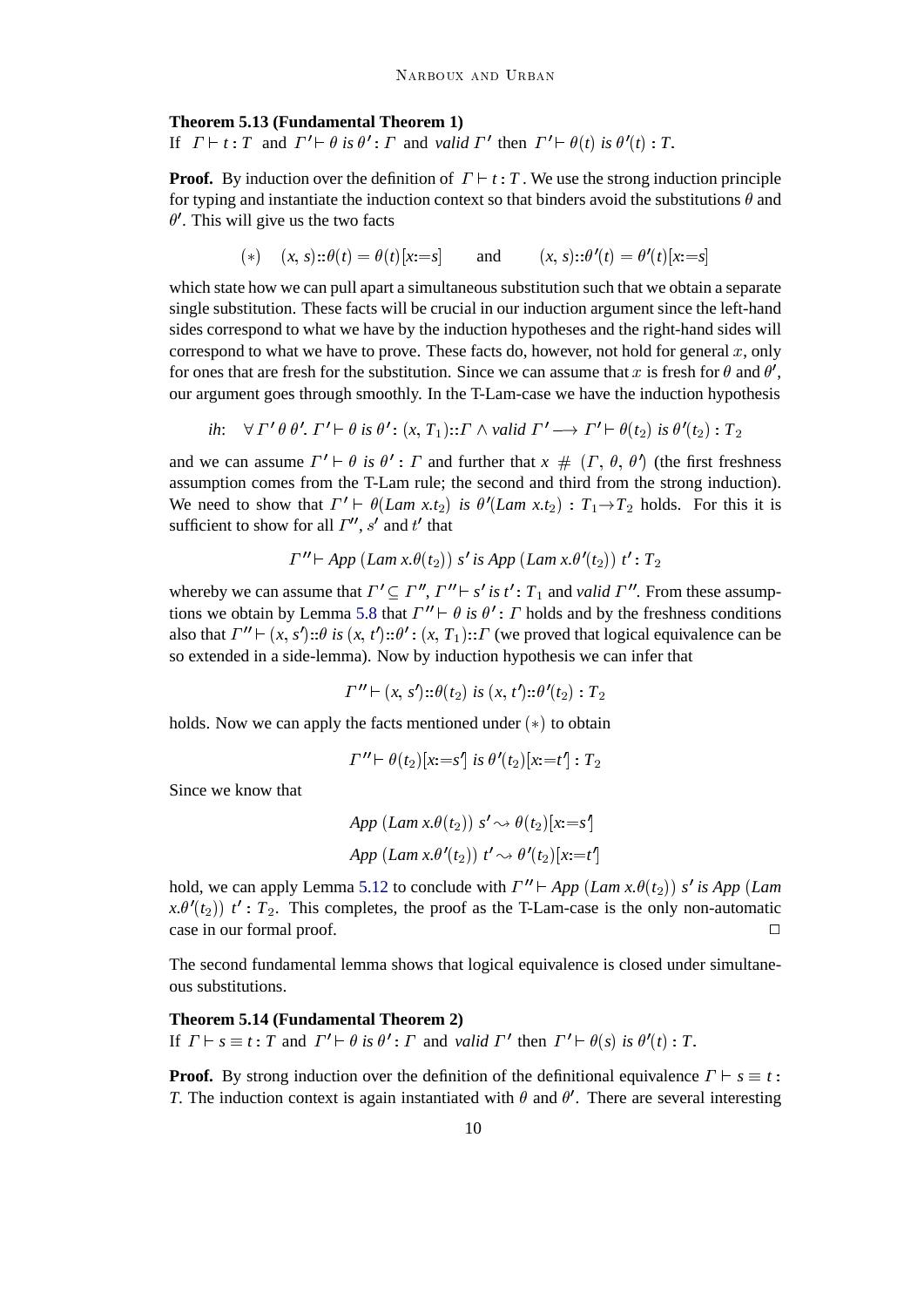cases. However we only show the cases for Q-Abs, Q-Beta and Q-Ext.

In the first case we have the induction hypothesis

*ih*: 
$$
\forall \Gamma' \theta \theta'.
$$
  $\Gamma' \vdash \theta$  is  $\theta': (x, T_1): \Gamma \wedge valid \Gamma' \longrightarrow \Gamma' \vdash \theta(s_2)$  is  $\theta'(t_2): T_2$ 

and need to show that

$$
\Gamma' \vdash \theta(Lam\ x.s_2) \ \text{is} \ \theta'(Lam\ x.t_2) : T_1 \rightarrow T_2
$$

holds. Because by the strong induction principle, we can assume that  $x \# (\theta, \theta')$ , we are able to immediately move the substitutions under the lambdas, i.e. we have to proceed with showing

$$
\Gamma' \vdash \textit{Lam } x. \theta(s_2) \text{ is } \textit{Lam } x. \theta'(t_2) : T_1 \rightarrow T_2.
$$

This can be done by establishing  $\Gamma'' \vdash App \ (Lam \ x.\theta(s_2)) \ s' \ is \ App \ (Lam \ x.\theta'(t_2)) \ t' : T_2$ for all  $\Gamma''$ , s' and t'. The reasoning is similar to Theorem 5.13 and therefore omitted.

In the second case we need to establish that  $\Gamma' \vdash \theta (App (Lam x.s_1) s_2)$  *is*  $\theta'(t_1[x:=t_2])$  $: T<sub>2</sub>$  holds. Again, by the convenience afforded by the strong induction principle we can immediately move the substitution inside the terms, that is we have to show

$$
\Gamma' \vdash App \ (Lam\ x.\ \theta(s_1))\ \theta(s_2) \ \text{is} \ \theta'(t_1)[x:=\theta'(t_2)] : T_2
$$

We omit the other details, because they just amount to using the induction hypotheses and adjusting substitutions appropriately.

In the third case we do not have additional freshness assumptions about  $\theta$  and  $\theta'$  (we do not need them in this case). However, the side-conditions about x being fresh for s and  $t$  will turn out to be crucial. The reason is that we can then simplify the terms

$$
(**) \quad (x, s')::\theta(s) = \theta(s) \quad \text{and} \quad (x, t')::\theta'(t) = \theta'(t)
$$

The induction hypothesis in this case is

$$
\forall \Gamma' \theta \theta'. \Gamma' \vdash \theta \text{ is } \theta' \text{ over } (x,T_1) :: \Gamma \wedge \text{valid } \Gamma'
$$
  

$$
\longrightarrow \Gamma' \vdash \theta(\text{App } s (\text{Var } x)) \text{ is } \theta'(\text{App } t (\text{Var } x)) :: T_2.
$$

and we have the assumptions that  $\Gamma' \vdash \theta$  is  $\theta' : \Gamma$ , valid  $\Gamma'$  and  $x \# (\Gamma, s, t)$ . We show that  $\Gamma' \vdash \theta(s)$  is  $\theta'(t) : T_1 \rightarrow T_2$  holds which by the assumption about the validity of  $\Gamma'$  amounts to showing that

$$
\Gamma'' \vdash App \theta(s) \ s' \ is \ App \theta'(t) \ t': T_2
$$

holds for all  $\Gamma''$ , s' and t', using the assumption about  $\Gamma' \subseteq \Gamma''$ ,  $\Gamma'' \vdash s'$  is t':  $T_1$  and *valid*  $\Gamma$ ". Using Lemma 5.8 we can infer that

$$
\Gamma'' \vdash \theta \text{ is } \theta' : \Gamma
$$

holds, from which we obtain

$$
\Gamma'' \vdash (x, s') :: \theta \text{ is } (x, t') :: \theta' : (x, T_1) :: \Gamma.
$$

Using the induction hypothesis gives us then

$$
\Gamma'' \vdash (x, s') : \theta (App \, s \, (Var \, x)) \, \text{ is } (x, t') : \theta' (App \, t \, (Var \, x)) : T_2.
$$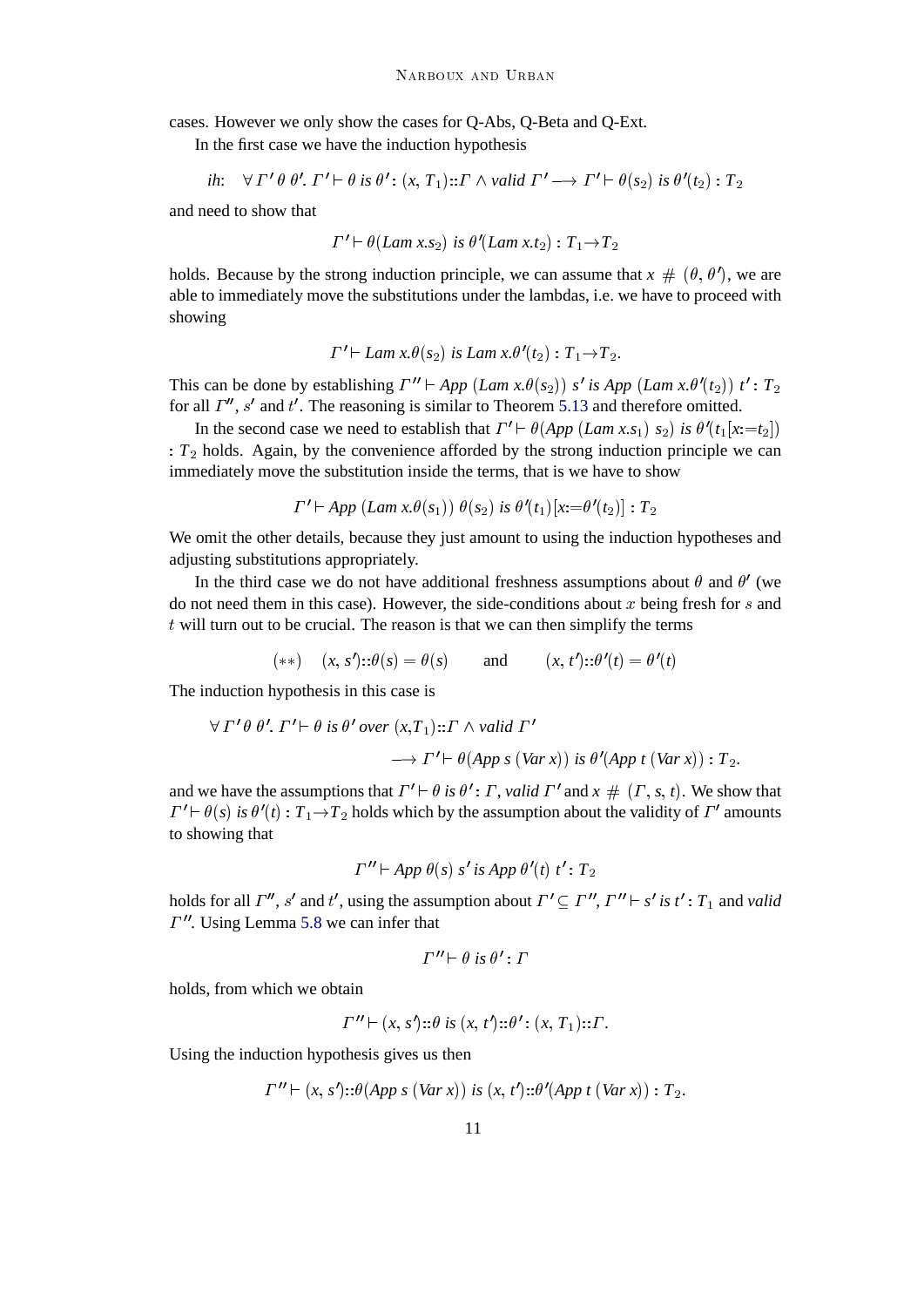Moving the substitutions inside and using the facts  $(**)$  we can conclude with

$$
\Gamma'' \vdash App \theta(s) \ s' \ is \ App \theta'(t) \ t' : T_2
$$

This completes the proof.  $\Box$ 

Completeness of the algorithm is now a simple consequence of the Theorem 5.14 by using the fact that  $\Gamma \vdash \text{Var } x$  is  $\text{Var } x : T$  holds by Lemma 5.7 and that  $\Gamma \vdash ||$  is  $|| : \Gamma$  holds.

## **Corollary 5.15 (Completeness)**

If  $\Gamma \vdash s \equiv t : T$  then  $\Gamma \vdash s \Leftrightarrow t : T$ .

Thus we have formally verified that the algorithm says "yes" for all equivalent terms. The soundness property is left as an exercise in [3]. We have not formalised this part.

## *6 About the Formalisation*

We can generally remark that having a formalised proof allows one to quickly test changes whether they affect the whole proof. This proved convenient for testing if lemmas or definitions need to be strengthened or can be weakened. Having the formal proof at our disposal also made it easy to compile this paper, as Isabelle has an extensive infrastructure for using formal definitions in papers and providing sanity checks. This is especially useful to keep formalisations and papers synchronised. The inductive rules and the statements of the lemmas and theorems presented in this paper have been generated from the formal definitions.

More specifically we can say that our formalisation follows a good deal the informal reasoning of Crary (see Figure 1 which shows the first fundamental lemma as an example in the Isar proof language [12]). The strong induction principles proved crucial in order to get the inductions through. Such strong induction principles are derived automatically for any nominal datatype (which can at the moment only include lambda-type of bindings, but they can occur iterated and can bind different kinds of variables). The strong induction principles are also derived automatically for inductive definition satisfying certain freshness conditions (see [10]).

The only sore point we see in our formalisation is the lack of automation in inversion lemmas. While this is not a serious problem in the formalisation of Crary's chapter (we only need one such inversion lemma and that can be proved in 5 lines), it can be painful in other formalisations. We hope this problem can be solved in the future. To see what the issues are, re-consider the T-Lam-rule:

$$
\frac{x \# \Gamma}{\Gamma \vdash Lam \ x.t : T_1 \rightarrow T_2} \text{T-Lam}
$$

and assume that we have given the typing judgement  $\Gamma \vdash Lam \; x.t : T$ . In in formal reasoning we can match this judgement against all typing rules, which is only successful in case of T-Lam. The informal matching would then produce that there exists an  $T_1$  and  $T_2$ such that  $T = T_1 \rightarrow T_2$  and that  $(x, T_1): T \vdash t : T_2$  as well as  $x \# T$  hold. However, this is not how we can proceed in the nominal datatype package, where terms are  $\alpha$ -equivalent classes. There we obtain for the assumption  $\Gamma \vdash Lam \ x.t : T$  the "matcher" that there exists  $\Gamma'$ , x', t',  $T'_1$  and  $T'_2$  so that  $\Gamma = \Gamma'$ , *Lam x.t* = *Lam x'.t'* and  $T = T'_1 \rightarrow T'_2$ . As properties we obtain  $\Gamma' \vdash Lam x'.t : T'$  and  $x' \# T'$ . Solving these equation would be no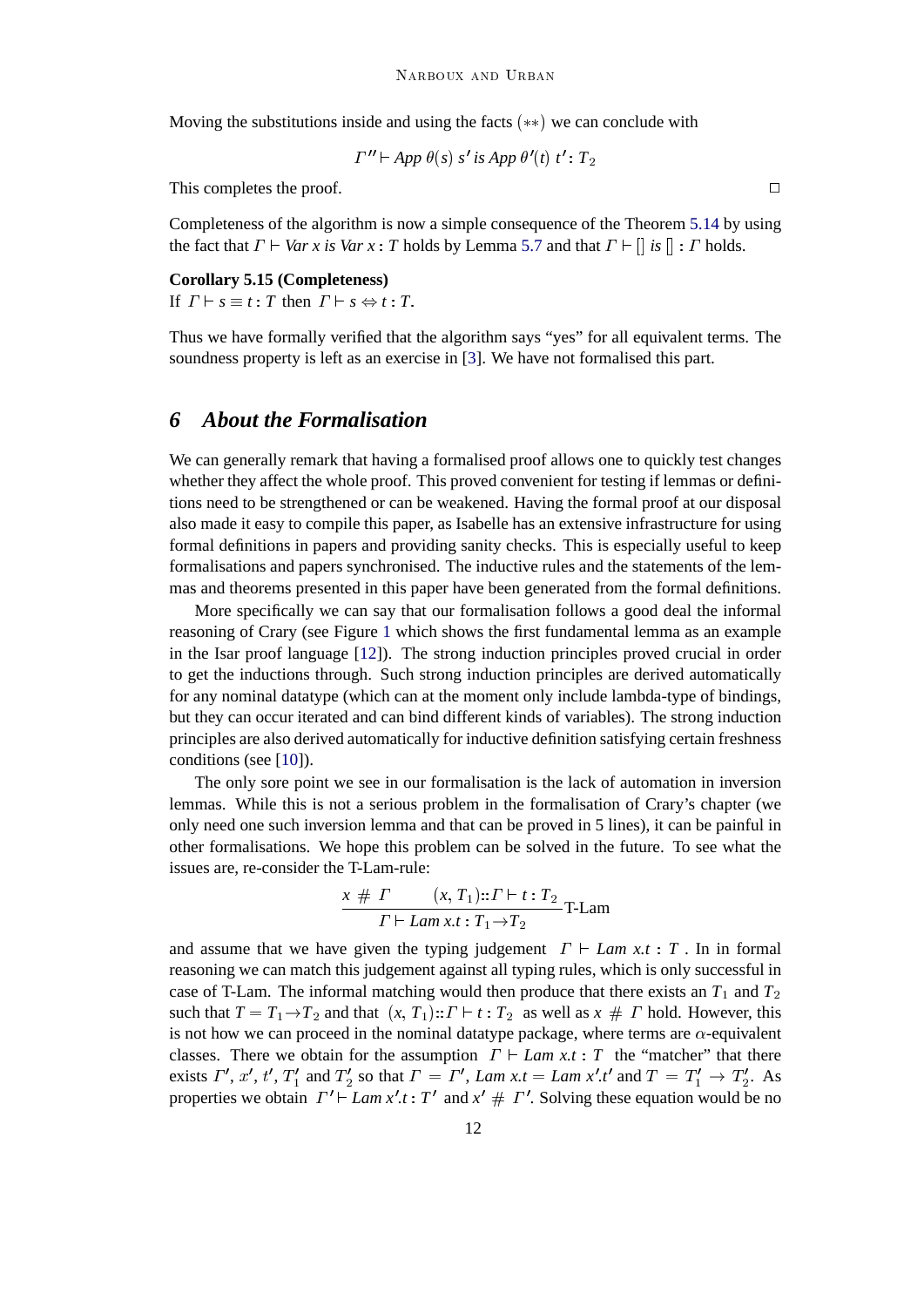**theorem** *fundamental-theorem-1*: **assumes**  $a_1$ :  $\Gamma \vdash t : T$ **and**  $a_2$ :  $\Gamma' \vdash \theta$  is  $\theta'$  over  $\Gamma$ **and**  $a_3$ : *valid*  $\Gamma'$ **shows**  $\Gamma' \vdash \theta(t)$  *is*  $\theta'(t) : T$ **using**  $a_1$   $a_2$   $a_3$ **proof** (*nominal-induct*  $\Gamma$  *t*  $T$  *avoiding*:  $\theta$   $\theta$ <sup>*'*</sup> arbitrary:  $\Gamma$ <sup>'</sup> rule: *typing.strong-induct*) (\*\*) **case**  $(T$ -Lam x  $\Gamma$   $T_1$   $t_2$   $T_2$   $\theta$   $\theta'$   $\Gamma'$ ) **have**  $vc: x \# \theta x \# \theta'$  **by** *fact (variable convention)* **have**  $f_s$ :  $x \# \Gamma$  **by**  $fact$  (freshness condition from the rule) **have**  $\lim_{m \to \infty} \int T' \neq \theta$  is  $\theta'$  over  $\Gamma$  **by** fact **have** ih:  $\bigwedge \theta \theta' \Gamma'$ .  $[\Gamma' \vdash \theta \text{ is } \theta' \text{ over } (x,T_1) :: \Gamma; \text{ valid } \Gamma'] \Longrightarrow \Gamma' \vdash \theta(t_2) \text{ is } \theta'(t_2) : T_2$ **by** *fact* (*induction hypothesis*) **show**  $\Gamma' \vdash \theta (Lam \ x \cdot t_2)$  *is*  $\theta' (Lam \ x \cdot t_2) : T_1 \rightarrow T_2$  **using** *vc* (\*) **proof** (*simp*; *intro strip*) *(unfolding the definition of logical equivalence)* fix  $\overrightarrow{\Gamma}$ <sup>*i*</sup>  $\overrightarrow{s}$ <sup>*t*</sup> $\overrightarrow{t}$ <sup>*t*</sup> **assume** *sub*:  $\Gamma' \subseteq \Gamma''$ **and**  $asm_2: \overline{\Gamma} \to \overline{s} \text{ is } t':T_1$ **and** *val*: *valid*  $\Gamma$ <sup>*"*</sup> **from**  $asm_1$  *val sub* **have**  $\Gamma'' \vdash \theta$  *is*  $\theta'$  *over*  $\Gamma$  **using** *logical-subst-monotonicity* by *blast* with  $asm_2$   $vc$  fs have  $\Gamma'' \vdash (x,s') :: \theta$  is  $(x,t') :: \theta'$  over  $(x,T_1) :: \Gamma$  (\*) **using** *equiv-subst-ext* **by** *blast* with *ih val* have  $\Gamma'' \vdash ((x,s')::\theta)(t_2)$  *is*  $((x,t')::\theta')(t_2): T_2$  by *auto* with *vc* have  $\Gamma'' \vdash \theta(t_2)[x::=s']$  is  $\theta'(t_2)[x::=t']$  :  $T_2$  by (simp add: psubst-subst) (\*) **moreover have** *App* (*Lam x .*  $\theta(t_2)$ )  $s' \rightarrow \theta(t_2)[x:=s']$  **by** *auto* **moreover have** *App*  $(Lam x. \theta'(t_2)) t' \sim \theta'(t_2)[x:=t']$  by *auto* **ultimately show**  $\Gamma'' \vdash App \ (Lam \ x \ . \ \theta(t_2)) \ s' \ is \ App \ (Lam \ x \ . \ \theta'(t_2)) \ t' : T_2$ **using** *logical-weak-head-closure* **by** *auto* **qed qed** (*auto*) *(all other cases are automatic)*

problem if we had term-constructors that are injective (that is a characteristics of standard, unquotioned datatypes). However, our constructors for  $\alpha$ -equivalence classes are clearly *not* injective. What we have to do is to analyse *Lam x.t* = *Lam x'*.t' according to the builtin notion of the nominal datatype package for  $\alpha$ -equivalence. We end up with two cases: one is simple and the other needs explicit renamings. However these reasoning maneuvers should really be performed automatically by the nominal datatype package.

Fig. 1. The complete formalised proof of the first fundamental lemma (Lemma 5.13) in the readable Isar proof-language. In the places marked with a single star, one appeals in informal reasoning to the variable convention about the binder  $x$ . This variable convention is given in our proof by the strong induction principle and by declaring that x should avoid  $\theta$  and  $\theta'$  (see line marked with two stars). The fact *logical-subst-monotonicity* is Corollary 5.9; *equiv-subst-ext* establishes that for a fresh  $x$  one can extend the logical equivalence of simultaneous substitutions; and *psubst-sub* apart a simultaneous substitution in order to obtain a single substitution. We can do this provided the variable convention about x holds.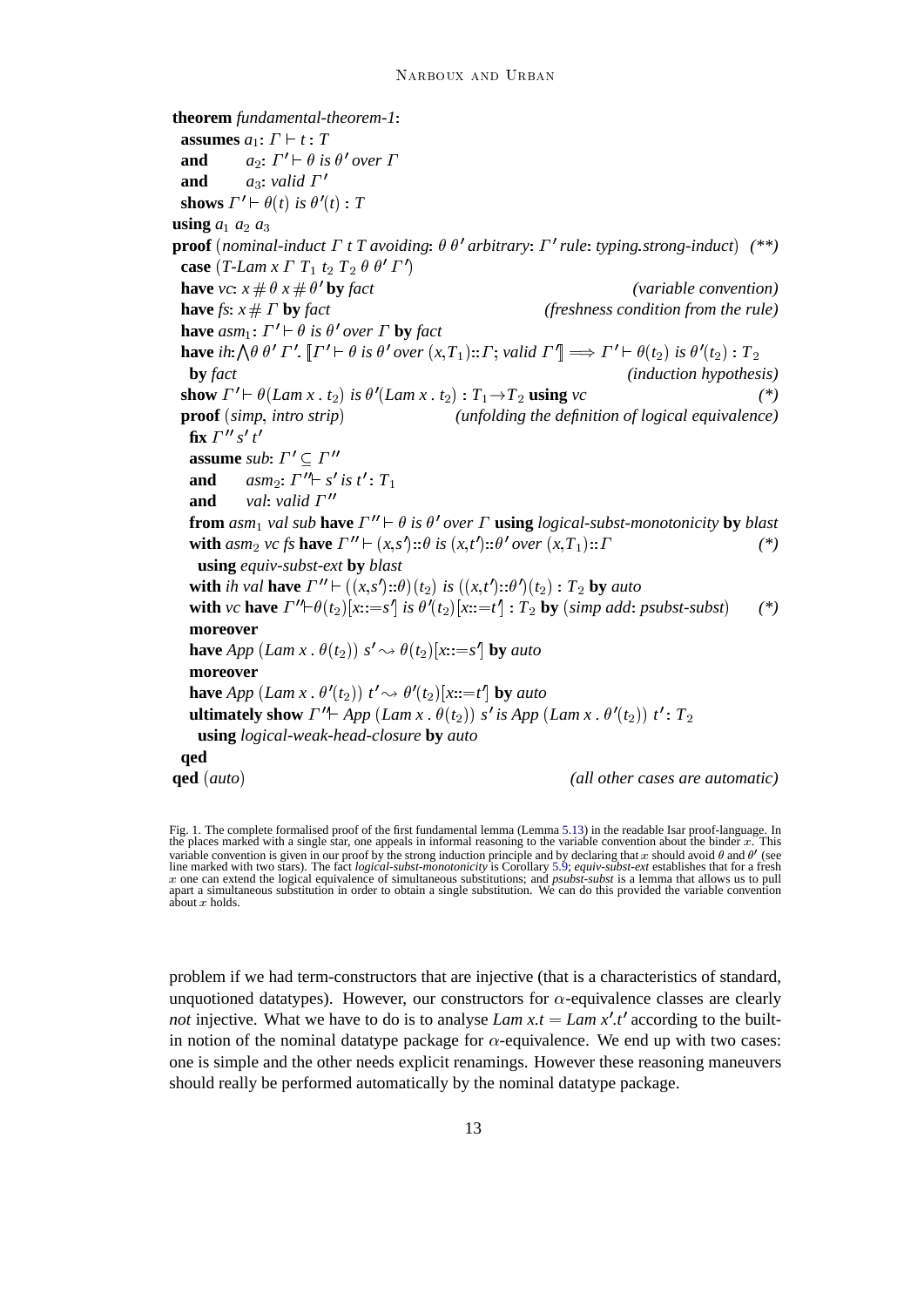# *7 Conclusion*

We presented a formalisation of Crary's case study about logical relations. This is in addition to the usual strong normalisation proof of the simply-typed lambda-calculus, which has been part of the nominal datatype package for quite some time. It remains to be seen whether the nominal datatype package is up to the task of formalising strong normalisation for System F, where also types have binders. In this case the definition of logical relations is not completely trivial like in the completeness proof we presented above.

We are aware of work by Schürmann and Sarnat about formalising logical relation proofs in Twelf [7]. This involves a clever trick of implementing an object logic in Twelf and coding the logical relation proof in this object logic. We unfortunately do not know how convenient this style of reasoning is. We are also aware that Aydemir et al [2] use a locally nameless approach (which goes back to work by McKinna and Pollack [5]) to representing binders and work on formalising programming language theory. It would be interesting to compare in detail our formalisation and the approach taken by Aydemir et al. Our initial opinion is that in our formalisation we do not have to deal with the concepts of *open* and *closed* terms; and that we do not have to discard any *pre-terms*.

The sources of our formalisation are included in the nominal datatype package (see <http://isabelle.in.tum.de/nominal/>). From the web-page of the first author one can also download a longer version of the documented proofs.

#### **Acknowledgements:**

We thank Karl Crary for the discussions about his proof. We are also very grateful to Carsten Schürmann who made us aware of typos and omissions in an early version of this paper.

# **References**

- [1] T. Altenkirch. A Formalization of the Strong Normalisation Proof for System F in LEGO. In *Proc. of TLCA*, volume 664 of *LNCS*, pages 13–28, 1993.
- [2] B. Aydemir, A. Charguéraud, B. C. Pierce, and S. Weirich. Engineering Aspects of Formal Metatheory, 2007. Submitted for publication.
- [3] K. Crary. Logical Relations and a Case Study in Equivalence Checking. In B. C. Pierce, editor, *Advanced Topics in Types and Programming Languages*, pages 223–244. MIT Press, 2005.
- [4] R. Harper and D. Licata. Mechanizing Metatheory in a Logical Framework. *Journal of Functional Programming*, 2007. To appear.
- [5] J. McKinna and R. Pollack. Pure Type Systems Formalized. In *Proc. of the International Conference on Typed Lambda Calculi and Applications (TLCA)*, number 664 in LNCS, pages 289–305. Springer-Verlag, 1993.
- [6] A. M. Pitts. Nominal Logic, A First Order Theory of Names and Binding. *Information and Computation*, 186:165–193, 2003.
- [7] C. Schurmann and J. Sarnat. Towards a Judgemental Reconstruction of Logical Relation Proofs. Submitted, 2007. ¨
- [8] W. W. Tait. Intensional Interpretations of Functionals of Finite Type I. *Journal of Symbolic Logic*, 32(2):198–212, 1967.
- [9] C. Urban and S. Berghofer. A Recursion Combinator for Nominal Datatypes Implemented in Isabelle/HOL. In *Proc. of the 3rd International Joint Conference on Automated Reasoning (IJCAR)*, volume 4130 of *LNAI*, pages 498–512, 2006.
- [10] C. Urban, S. Berghofer, and M. Norrish. Barendregt's Variable Convention in Rule Inductions. In *Proc. of the 21th International Conference on Automated Deduction (CADE)*, 2007. To appear.
- [11] C. Urban and C. Tasson. Nominal Techniques in Isabelle/HOL. In *Proc. of the 20th International Conference on Automated Deduction (CADE)*, volume 3632 of *LNCS*, pages 38–53, 2005.